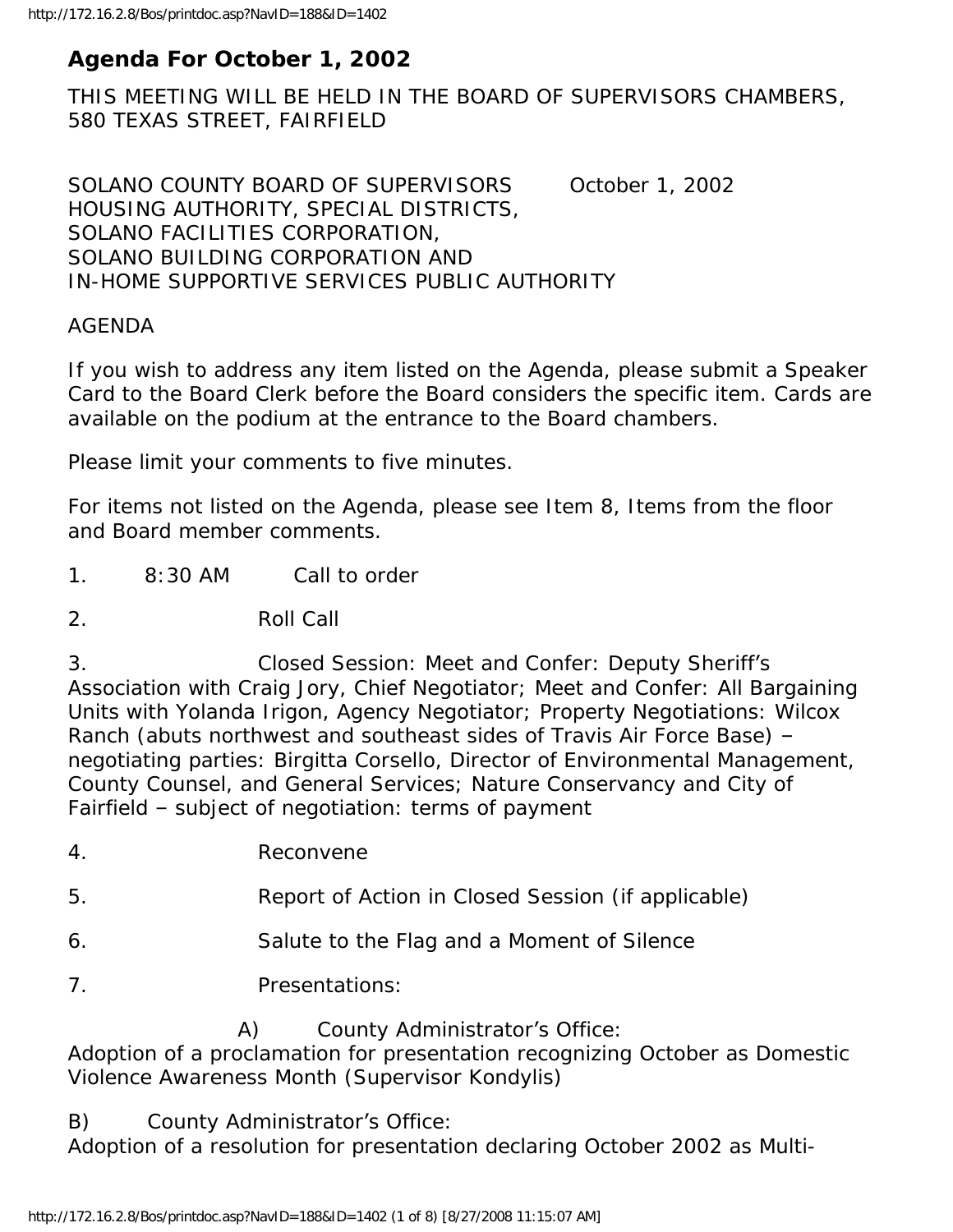#### Cultural Awareness Month in Solano County

C) UC Cooperative Extension:

Adoption of a resolution and presentation recognizing October 6-12, 2002 as National 4-H Week in Solano County

D) Health and Social Services:

Adoption of a resolution and presentation proclaiming October 2002 as Sudden Infant Death Syndrome Awareness Month

E) Sheriff/Coroner/Public Administrator:

Approval of a resolution and plaque for presentation to Anthony M. Castelli, Correctional Officer, for 23 years of service to Solano County (Supervisorial District 4)

8. Items from the floor and Board member comments

This is your opportunity to address the Board on a matter not listed on the Agenda, but it must be within the subject matter jurisdiction of the Board. Please submit a Speaker Card before the first speaker is called and limit your comments to five minutes.

- 9. Additions to or Deletions from the Agenda
- 10. Approval of the Agenda
- 11. Approval of Consent Calendar

The Board considers all matters listed under the Consent Calendar to be routine and will adopt them in one motion. There will be no discussion on these items before the Board votes on the motion unless Board members, staff or the public request specific items be discussed and/or removed from the Consent Calendar. If you wish to address specific items on the Consent Calendar, please submit a Speaker Card before the Board takes action on the Consent Calendar and appropriately limit your comments to five minutes.

## CONSENT CALENDAR

### GENERAL GOVERNMENT

12. Clerk of the Board of Supervisors:

Approval of Minutes: Board of Supervisors August 27, 2002 and September 3, 2002; In-Home Supportive Services Public Authority September 3, 2002

13. Board of Supervisors:

Approval of request to members of the Tri-City County Open Space Group (Vallejo, Fairfield, Benicia, and Solano County) from the Solano Ridge Trail Committee and the Solano Land Trust to list Solano County as a no- cost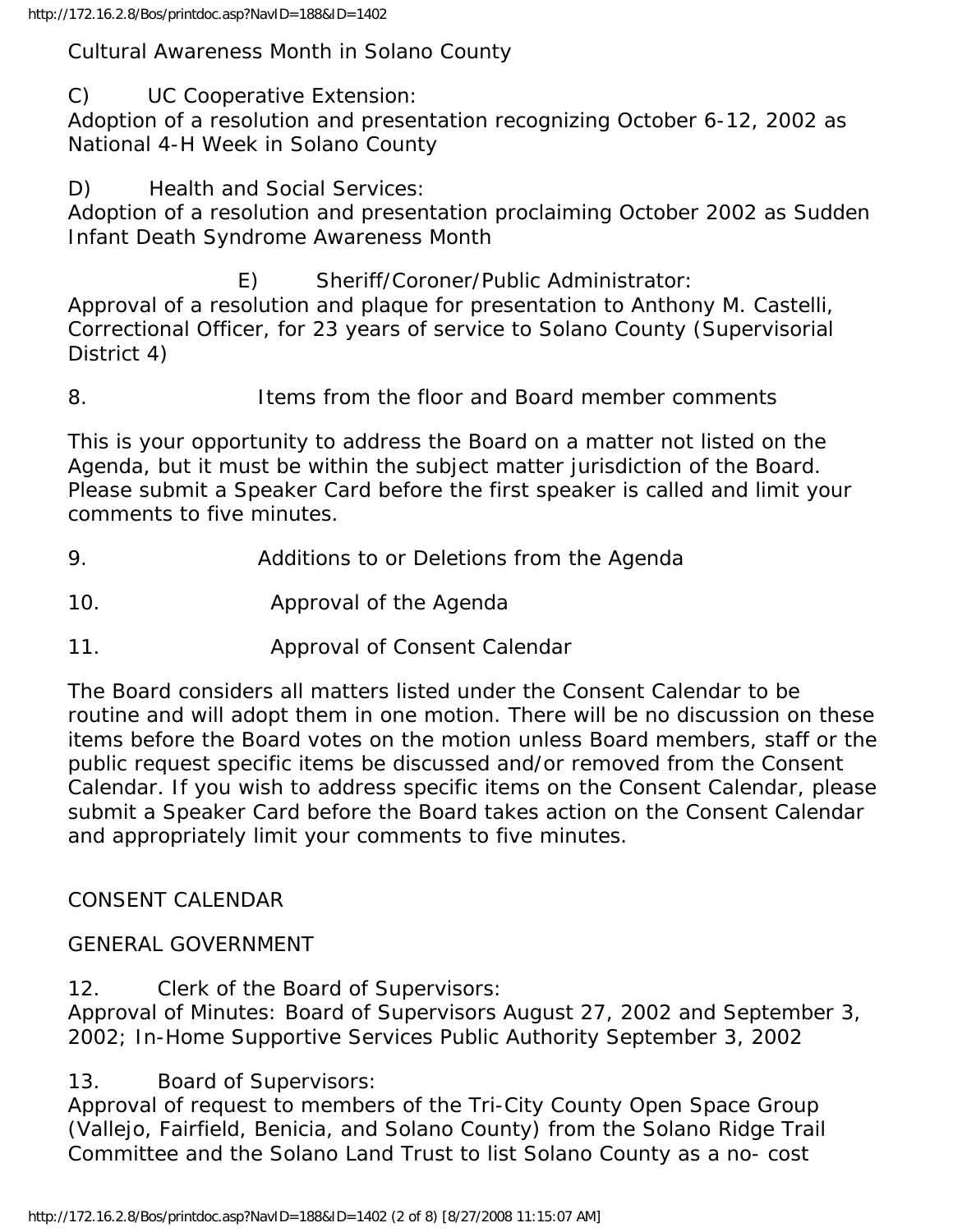sponsor on the invitation for the dedication ceremony of Lynch Canyon to be held on November 2, 2002 at 10:00 a.m. (Supervisor Kromm)

14. County Administrator's Office:

Approval of a resolution honoring Colusa County Supervisor Bill Waite for seventeen years of continuous service on the Fouts Springs Joint Powers Authority Board of Directors and direct that the resolution be presented to Supervisor Waite at a future meeting of the Colusa County Board 15. Assessor/Recorder:

Approval of a plaque honoring C. Earline McMillan for almost 16 years of service to Solano County (unable to be present)

#### 16. Auditor-Controller:

Approval of Property Tax Administration Fees in the amount of \$3,749,623 for FY2002-03 (revenues included in FY2002-03 General Fund budget)

#### 17. General Services:

Approval of an agreement in the amount of \$109,477 with RCC Consultants for development of a new interoperable communications system, a needs assessment and a relevant Joint Powers Authority (JPA) in Solano County; authorize the County Administrator to sign the agreement; authorize the General Services Director to sign any amendments to the agreement; approval of an appropriation transfer in the amount of \$11,500 in the Communications budget to cover the full cost of consultant services (4/5 vote required)

18. Human Resources:

Approve the second readings to adopt the 2.7% @ 55 retirement benefits for employees and the unused sick leave credit for Safety members, and approve the resolutions for paying and reporting the value of employer paid member contributions

### HEALTH AND SOCIAL SERVICES

19. Health and Social Services:

Approval of an amendment to the agreement with Pharmatox, Inc. in the amount of \$405,000 for the period May 1, 2002 to June 30, 2003 to continue to provide Substance Abuse Drug Medi-Cal Treatment services for a total contract amount of \$605,000; authorize the Chairman of the Board to sign the Amendment; authorize the Chairman of the Board to sign a letter to the State transferring Solano County's authority to function as administrator of Drug Medi-Cal services with Pharmatox, Inc. to the State; approval of an appropriation transfer in the amount of \$400,000 from Unanticipated Drug Medi-Cal Revenue (4/5 vote required) (funding for amendment provided through Drug Medi-Cal reimbursement – no County funding required)

### CRIMINAL JUSTICE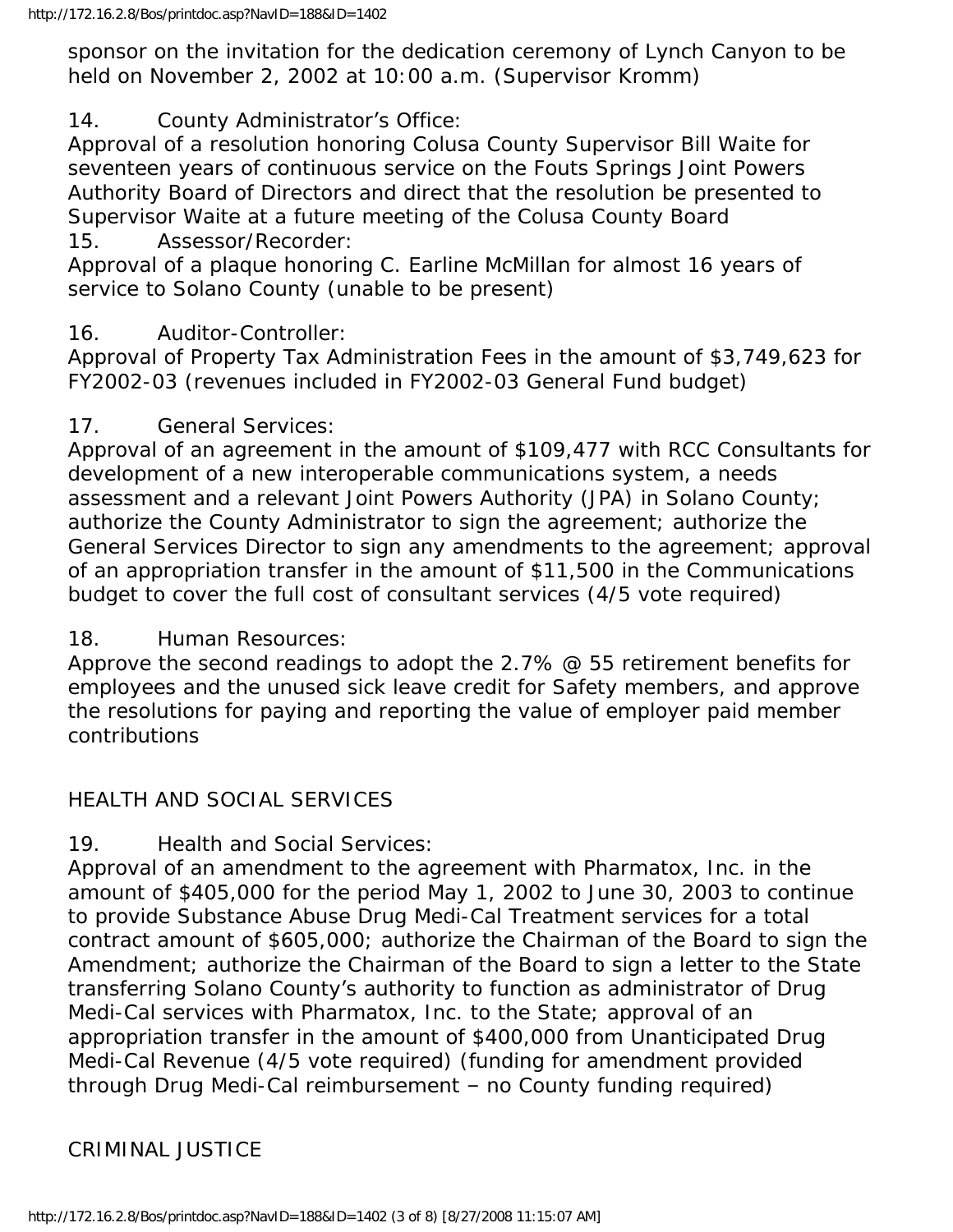20. Sheriff/Coroner/Public Administrator:

Approval of amendments to Nurse Registry Contracts, increasing the maximum annual compensation of Nursefinders, Inc. from \$100,000 to \$372,000 and Preferred Staffing, Inc. from \$50,000 to \$200,000 to provide temporary nursing care for persons housed in County detention facilities for the period of October 1, 2002 through June 30, 2003; approval of an appropriation transfer in the amount of \$100,000 from Health Services Salaries and Benefits to Contracted Services (increased contract costs will be absorbed within Sheriff's Budget for FY2002/03 – no General Fund impact)

# 21. Probation:

Approval of an amendment to the Allocation List to extend the .50 FTE Legal Procedures Clerk position to March 31, 2003 (department will absorb modest additional cost in existing budget)

# LAND USE/TRANSPORTATION

22. Transportation:

A) Authorization for the Transportation Director to execute a letter agreement with Suisun City providing up to \$100,000 in funding to Solano County for the acquisition of right of way on Walters Road

B) Approval of a resolution adopting Traffic Order Number 380 establishing a 25 mph speed limit on Vaca Street, First Street, and a portion of California Pacific Road in the unincorporated area of Elmira, east of Vacaville (\$1,000 in sign installation costs incurred by Road Fund budget)

C) Approval of a resolution adopting Traffic Order Number 381 establishing a stop sign on Vaca Street at the intersection with California Pacific Road and on Goosehaven Road at the intersection with Creed Road, east of Fairfield (\$1,000 in sign installation costs incurred by Road Fund budget) D) Adoption of a resolution authorizing the Transportation Director to

apply to the Metropolitan Transportation Commission for Transportation Development Act Funds in the estimated amount of \$640,857 for FY2002/03 (no General Fund impact)

23. Environmental Management:

A) Approval of Contract Amendment #2 for Aviation Planning Consultant Services with Harris, Miller, Miller, and Hansen to amend the scope of work, extend the contract period to December 2003, and increase the contract by \$15,000 for a new total contract amount of \$230,183 for services required by County Counsel and the Airport Land Use Commission for the Travis Air Force Base Land Use Compatibility Plan; authorize the County Administrator to sign contract amendments

B) Approve the second reading of an Ordinance to adopt amendments to the Solano County Code, Chapter 6.3 – Permits – Uniform Codes, to adopt the 2001 California State Building Codes

C) Adopt a resolution to accept the transfer of two (2) Market Rate units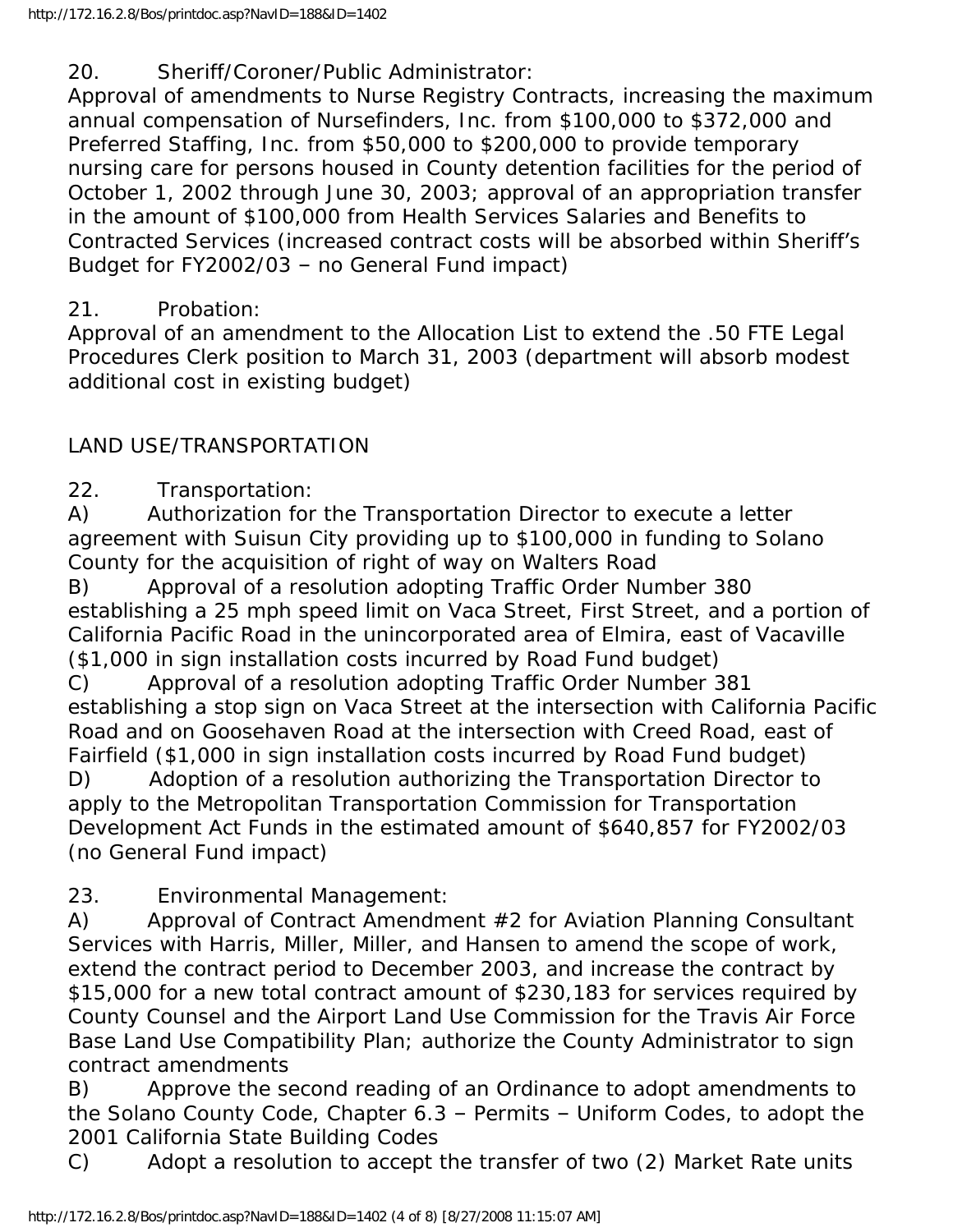of the Regional Fair Share Housing Allocation for the County to the City of Benicia; approve the terms and conditions of the Memorandum of Understanding between the County and the City of Benicia; authorize the Director of Environmental Management to proceed with discussions and documentation to reflect the Housing Allocation Unit transfer with the Association of Bay Area Governments and the State Department of Housing and Community Development

### **OTHER**

24. Library: Approval of a proclamation declaring the month of October 2002 as California Stories Month: California Reads The Grapes of Wrath

SPECIAL DISTRICTS GOVERNED BY THE BOARD OF SUPERVISORS:

In Home Supportive Services Public Authority

25. County Counsel:

Sitting as the Public Authority Board, adopt the Conflict of Interest Code for the In Home Supportive Services (IHSS) Public Authority; sitting as the Board of Supervisors, approve the Conflict of Interest Code for the IHSS Public Authority once adopted by the governing board of the Public Authority

### SCHEDULED CALENDAR

26. Rescheduled Consent Items: (Items pulled from Consent Calendar above)

- $(A)$  E)
- $(B)$  F)
- $(C)$   $G)$
- $D)$  H)

### GENERAL GOVERNMENT

27. County Administrator's Office:

A) Consider adoption of two resolutions which would: (1) certify the Final Environmental Impact Report for the New Solano County Government Center, Fairfield and (2) approve construction of the Solano County Government Center Project; establish criteria and procedures for the final selection of the Design-Build entity, and authorize the County Administrator to award a contract to the selected Design-Build firm

B) Review and discuss the proposed response to the 2001/02 Grand Jury Final Report on departments under the authority of the Board; approve the Board of Supervisors Response to this Report

C) Consider appointment of two (2) individuals to the Citizen's Oversight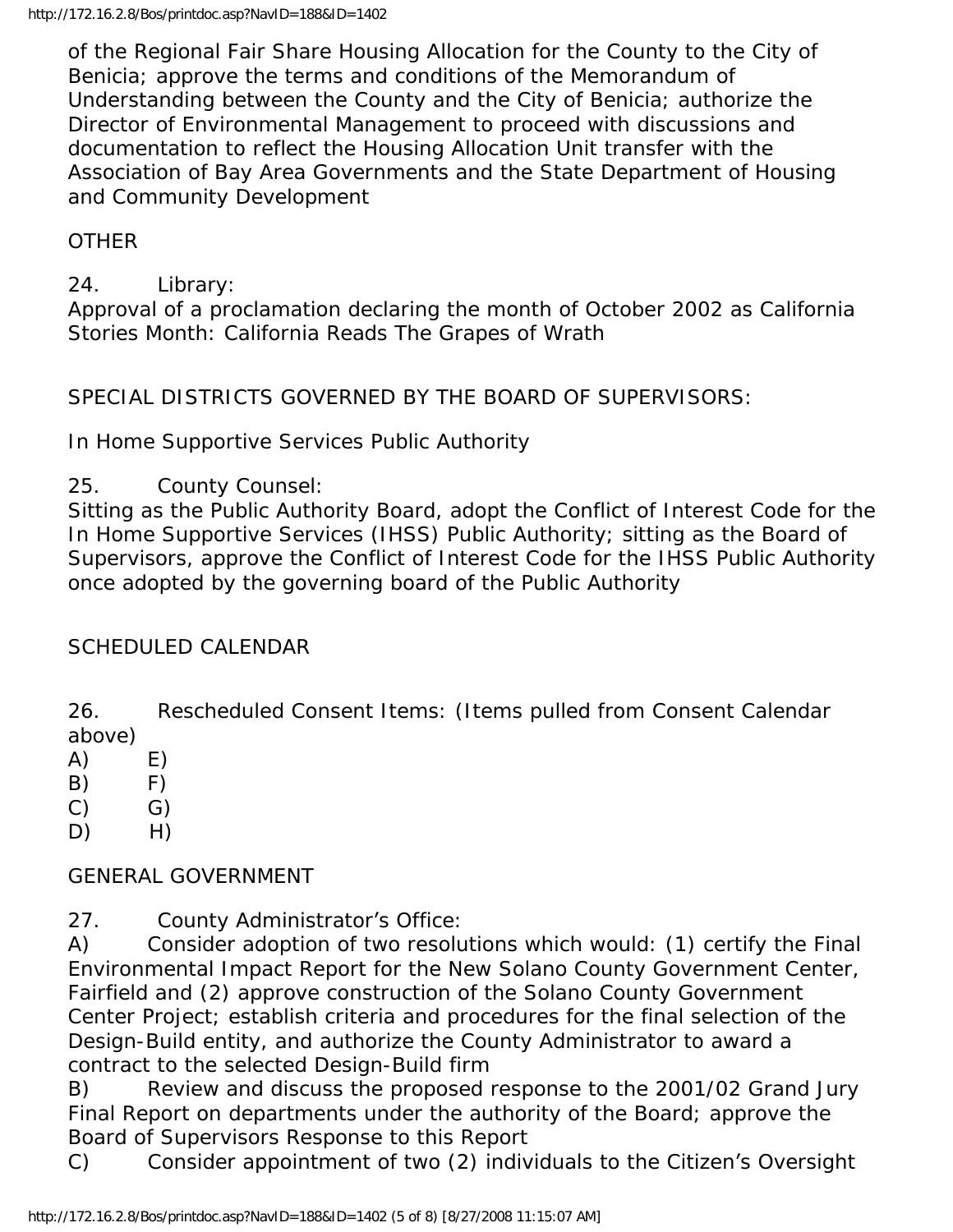Committee for the Solano County Transportation Sales Tax Expenditure Plan (continued from September 10, 2002)

D) Conduct a public hearing on Solano County's proposal to appropriate Local Law Enforcement Block Grant Funds (LLEBG) for the Federal Fiscal Year 2002 grant period in the amount of \$135,000 to fund programs in the District Attorney and Sheriff Departments; approve an appropriation transfer in the amount of \$75,000 from LLEBG to the District Attorney's Budget (4/5 vote required); approve a resolution amending the Allocation List to add 2.0 FTE, Limited Term Deputy District Attorney positions

HEALTH AND SOCIAL SERVICES: None

CRIMINAL JUSTICE: None

LAND USE/TRANSPORTATION:

28. Environmental Management:

Conduct a noticed/published hearing to consider Rezoning Petition No. Z-02-03 of Robert Inglebright to rezone 9.5 acres located at 4984 Peabody Road, Fairfield (APN 0167-280-030) from General Manufacturing (MG) and Exclusive Agriculture (A-20) to Commercial Service (CS); adopt the Negative Declaration of Environmental Impact; adopt the ordinance enacting the amendment to rezone the subject property (waive reading of the ordinance by majority vote)

OTHER: None

MISCELLANEOUS ITEMS

29. Appointments/Resignations to Boards and Commissions:

 A) County Administrator's Office: Appointment of Peggy Martin to the Solano County Historical Records **Commission** 

 B) County Administrator's Office: Appointment of Kerry Walsh to the Child Abuse Prevention Council

 C) County Administrator's Office: Appointment of Pamela K. Thomas to the Equal Employment Opportunity Committee

D) County Administrator's Office:

Appointments of Mary Hamtil, Carlos Monroy and Michael Rogers to fill three vacancies on the Area 4 Board on Developmental Disabilities Serving Napa, Solano and Sonoma Counties; removal of Linda Dillion and appointment of Laura Ramos as her replacement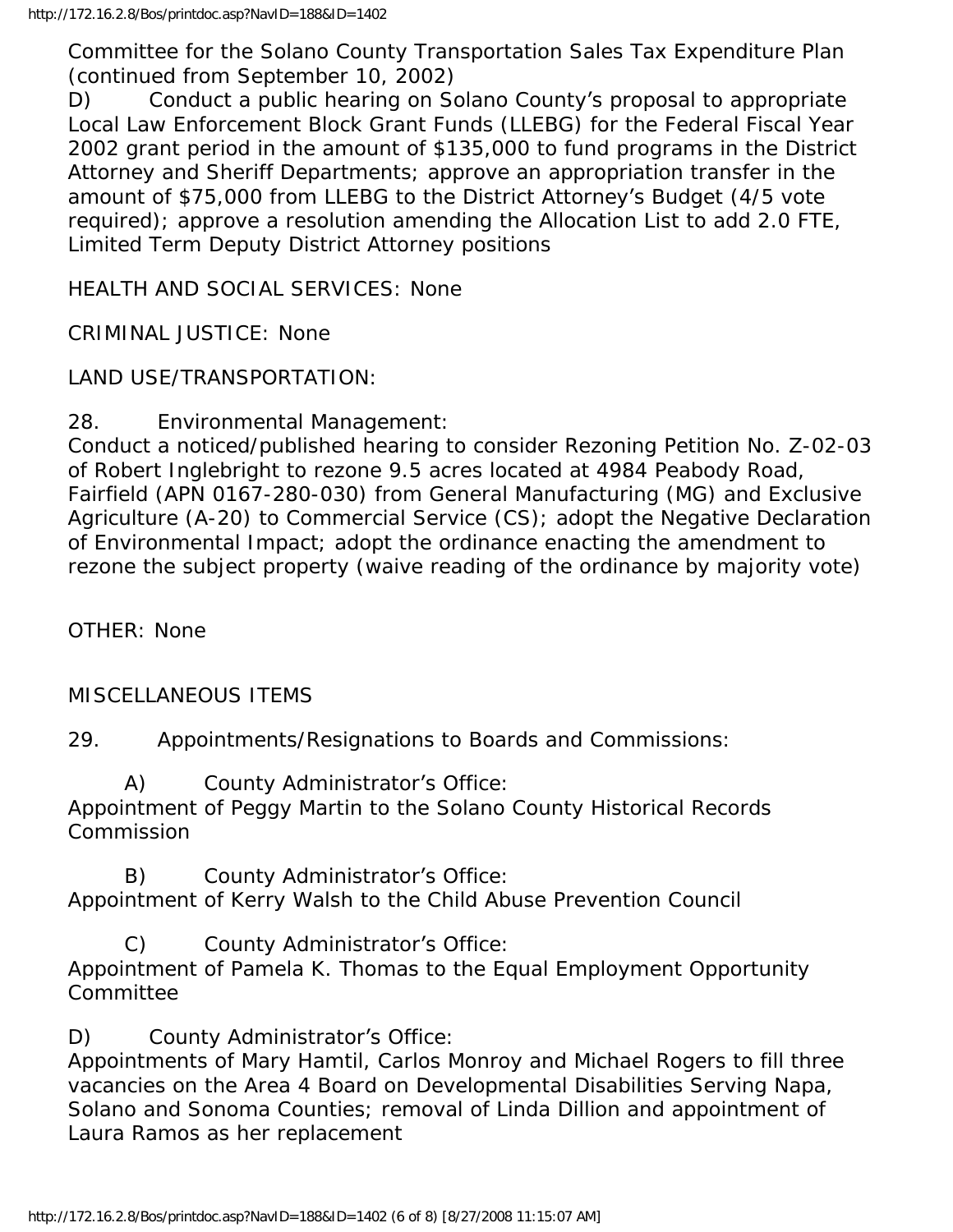30. Adjourn

#### MEETING CALENDAR

10/1 9:00 a.m. Board of Supervisors, 580 Texas St., FF 10/2 9:30 a.m. BAAQMD, 939 Ellis St., Fan Francisco 10/2 Noon Children's Network, Suisun Community Center, 611 Village Drive, Suisun 10/2 1:30 p.m. ABAG Regional Planning Comm. 10/3 10:00 a.m. Solano County Zoning Administrator, Environmental Management, 601 Texas St., FF 10/3 1:00 p.m. BCDC, S.F. Downtown Center, 425 Market St., San Francisco 10/3 7:00 p.m. Solano County Planning Commission, Board of Supervisors Chambers, 580 Texas St., FF 10/8 9:00 a.m. Board of Supervisors, 580 Texas St., FF 10/8 2:00 p.m. Solano Partnership Against Violence, 1735 Enterprise Dr., Bldg. 3, FF 10/8 12:00 p.m. Maternal, Child, and Adolescent Health Advisory Board, 1735 Enterprise Dr., Bldg. 3, Gain Conf. Rm., FF 10/9 6:00 p.m. Alcohol and Drug Advisory Board, 1735 Enterprise Dr., Bldg. 3, Conf. Rm. 1, FF 10/9 6:30 p.m. SIDS Advisory Committee, 300 Hospital Dr., Basement Classrooms, Vallejo 10/9 9:00 a.m. Yolo-Solano Air Quality Management District, 1947 Galileo Court, Suite 103, Davis 10/10 6:00 p.m. Solano Transportation Authority, 333 Sunset Ave, Suite 230, Suisun 10/10 6:15 p.m. Solano County Fair Board of Directors, Administration Building, Solano County Fairgrounds, Vallejo 10/10 1:30 p.m. Emergency Medical Care Committee, 1735 Enterprise Dr., Bldg. 3, Conf. Rm 1, FF 10/10 6:30 p.m. Solano County Aviation Advisory Commission/Airport Land Use Commission, Nut Tree Airport, Vacaville 10/10 7:00 p.m. Solano County Water Agency, 508 Elmira Rd., Vacaville 10/10 7:00 p.m. Solano County Park and Recreation Commission, Architect Conf. Rm., 530 Clay St., FF 10/11 9:00 a.m. Local Task Force for Integrated Waste Management, Fairfield-Suisun Sewer District Office, 1010 Chadbourne Rd., Suisun 10/15 6:00 p.m. Local Mental Health Board, 1745 Enterprise Dr., Bldg. 2, 2nd Floor, Green Conf. Rm., FF 10/16 9:30 a.m. BAAQMD 939 Ellis St., San Francisco 10/16 2:00 p.m. Health & Social Services Subcommittee, Board of Supervisors Chambers, 580 Texas St., FF 10/16 4:00 p.m. Solano County Equal Employment